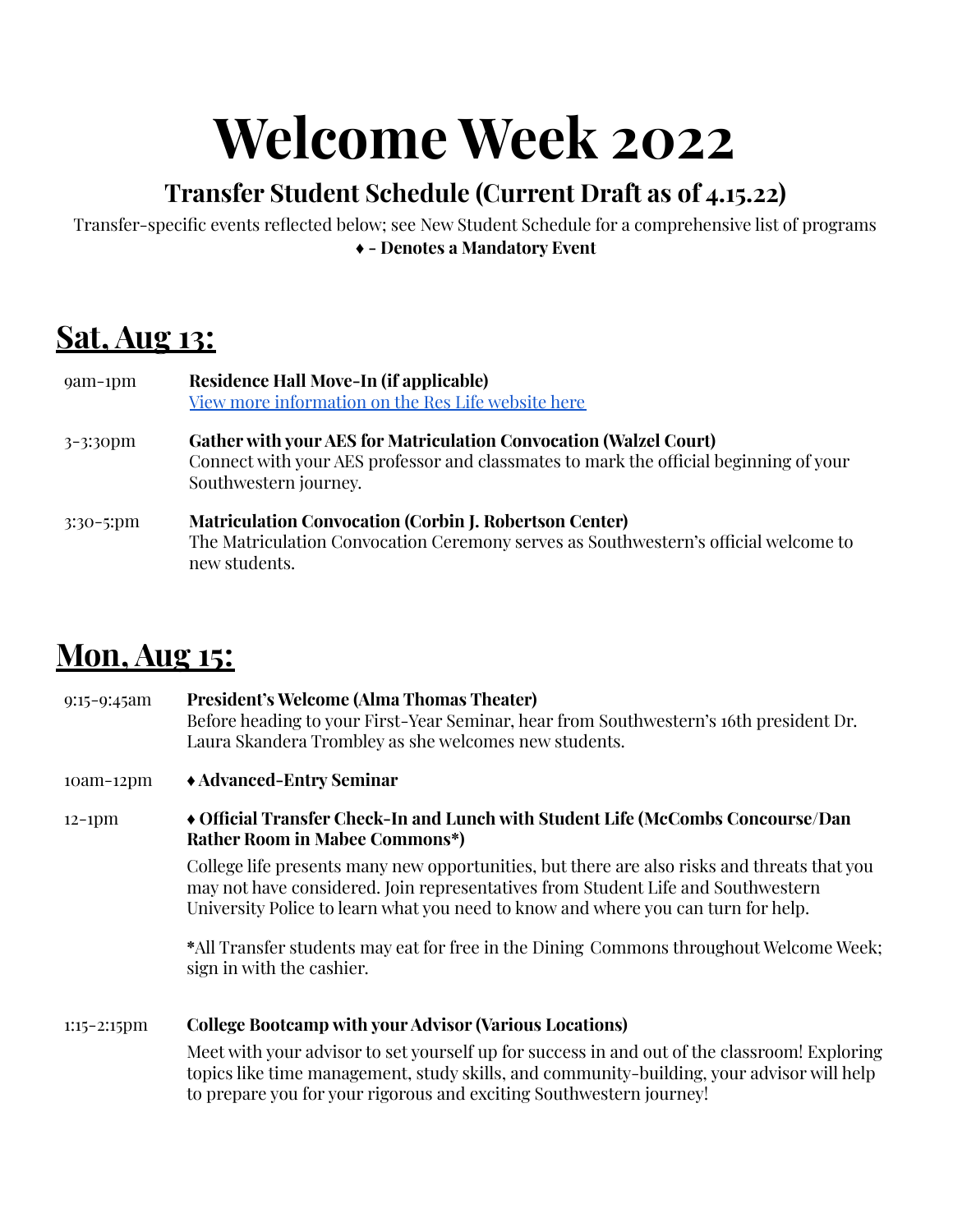#### 2:30-3:15pm **♦ Mosaic, Integrative Learning & Paideia Meet & Greet (Prothro Atrium)**

Paideia, The Center for Integrative Learning, and Mosaic encourage students to make connections between their academic coursework and experiences outside of the classroom, as well as beyond the SU campus. Stop by the Prothro Atrium to learn how you can engage with these offices to make the most of your time at Southwestern. Tiff's Treats Cookies will be provided to attendees!

### **Tues, Aug 16:**

| $9am-12pm$     | ◆ Advanced-Entry Seminar                                                                                                                                                                                                                                                                                                                                                   |
|----------------|----------------------------------------------------------------------------------------------------------------------------------------------------------------------------------------------------------------------------------------------------------------------------------------------------------------------------------------------------------------------------|
| $12-1$ pm      | • Lunch with the Center for Academic Success (Dan Rather Room)                                                                                                                                                                                                                                                                                                             |
|                | Join the Center for Academic Success to learn about the academic resources available to<br>you, hear from fellow students, and get your miscellaneous questions answered.                                                                                                                                                                                                  |
| $1:30-3$ pm    | • Meetings with your Faculty Advisor (Various Locations)                                                                                                                                                                                                                                                                                                                   |
|                | Make an appointment to meet with your faculty advisor.                                                                                                                                                                                                                                                                                                                     |
| $1:15-2:15$ pm | <b>College Bootcamp with your Advisor (Various Locations)</b>                                                                                                                                                                                                                                                                                                              |
|                | Meet with your advisor to set yourself up for success in and out of the classroom! Exploring<br>topics like time management, study skills, and community-building, your advisor will help<br>to prepare you for your rigorous and exciting Southwestern journey!                                                                                                           |
| $3-5$ pm       | ◆ Sexual Health and Healthy Relationships Session (Olin Building)                                                                                                                                                                                                                                                                                                          |
|                | During the Sexual Health Session, peer educators, along with the support of the Counseling<br>and Health Center, will be helping students understand what it means to be a sexually<br>healthy adult through being both physically and emotionally safe and self-aware. The goal<br>of the Counseling and Health Center is to educate students on how clear communication, |

as a preventative measure to different negative sexual outcomes and scenarios, and two, prepare students for what it means to be a mature, sexually healthy adult

gender identity and sexual orientation understanding and safer sex practices can one, act

# **Wed, Aug 17:**

9am-12pm **♦ Advanced-Entry Seminar: Required Module on Mental Health and Wellbeing (TBD)** This session will give you a crash course about your own mental health, how to identify certain behaviors or trends, and how/when to ask for help. You'll walk away from this session feeling empowered to access the mental health resources offered at SU.

12-1pm **♦ Lunch with the Center for Career and Professional Development (Dan Rather Room)** Learn how you can get support for your career development! As transfers, your time horizon to next steps after SU is probably shorter than for new first-years, so starting early to explore options, build marketable skills, and develop strategies for moving from "Pirate2Pro"(fessional) is critical to your future success. We look forward to meeting you!